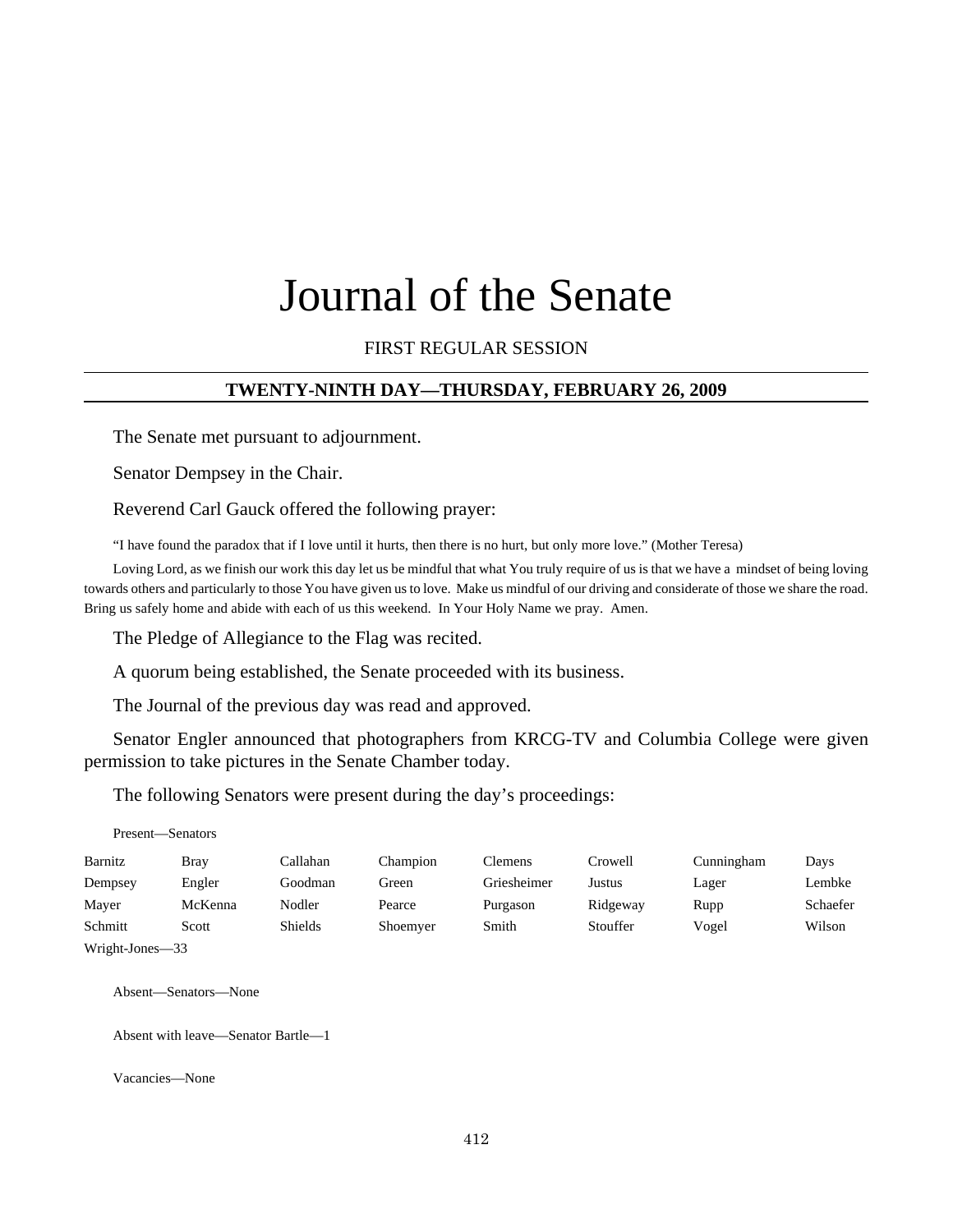#### **RESOLUTIONS**

Senator Ridgeway offered Senate Resolution No. 426, regarding Nicholas Robert Ritter, Liberty, which was adopted.

Senator Ridgeway offered Senate Resolution No. 427, regarding Dave Reinhart, Smithville, which was adopted.

Senator Mayer offered Senate Resolution No. 428, regarding Keith Mahal, Piedmont, which was adopted.

Senator Mayer offered Senate Resolution No. 429, regarding Frank Rayfield, Piedmont, which was adopted.

Senator Mayer offered Senate Resolution No. 430, regarding Paul D. Helsel, which was adopted.

Senator Mayer offered Senate Resolution No. 431, regarding the One Hundredth Anniversary of Weber's Ben Franklin, Dexter, which was adopted.

## **CONCURRENT RESOLUTIONS**

Senator Schmitt offered the following concurrent resolution:

#### SENATE CONCURRENT RESOLUTION NO. 23

WHEREAS, the sub-prime mortgage lending crisis and the economic downturn has led to a dramatic increase in the rate of foreclosures nationwide and within this state; and

WHEREAS, the increased rate of foreclosures has flooded the market thereby driving down property values throughout this state and the nation; and

WHEREAS, nationwide home values have seen significant decreases in the last year; and

WHEREAS, areas within this state have experienced property value decreases over the past year as well; and

WHEREAS, the laws of the state of Missouri require real and personal tangible property to be assessed at a percentage of their true value; and

WHEREAS, the State Tax Commission and assessors are charged with assessing property values throughout the state for the benefit of the public:

NOW THEREFORE BE IT RESOLVED that the members of the Missouri Senate, Ninety-fifth General Assembly, First Regular Session, the House of Representatives concurring therein, hereby call upon the State Tax Commission and all assessors in this state to accurately reflect present market conditions, assess property located within this state as provided by law and decrease the assessed values of property where appropriate; and

BE IT FURTHER RESOLVED that the Secretary of the Missouri Senate be instructed to prepare properly inscribed copies of this resolution for the State Tax Commission to provide to each assessor in this state.

#### **INTRODUCTION OF BILLS**

The following Bills and Joint Resolution were read the 1st time and ordered printed:

**SB 526**–By Clemens.

An Act to repeal sections 267.565 and 267.600, RSMo, and to enact in lieu thereof two new sections relating to diseased animals.

#### **SB 527**–By Nodler and Bray.

An Act to repeal section 226.220, RSMo, and to enact in lieu thereof two new sections relating to the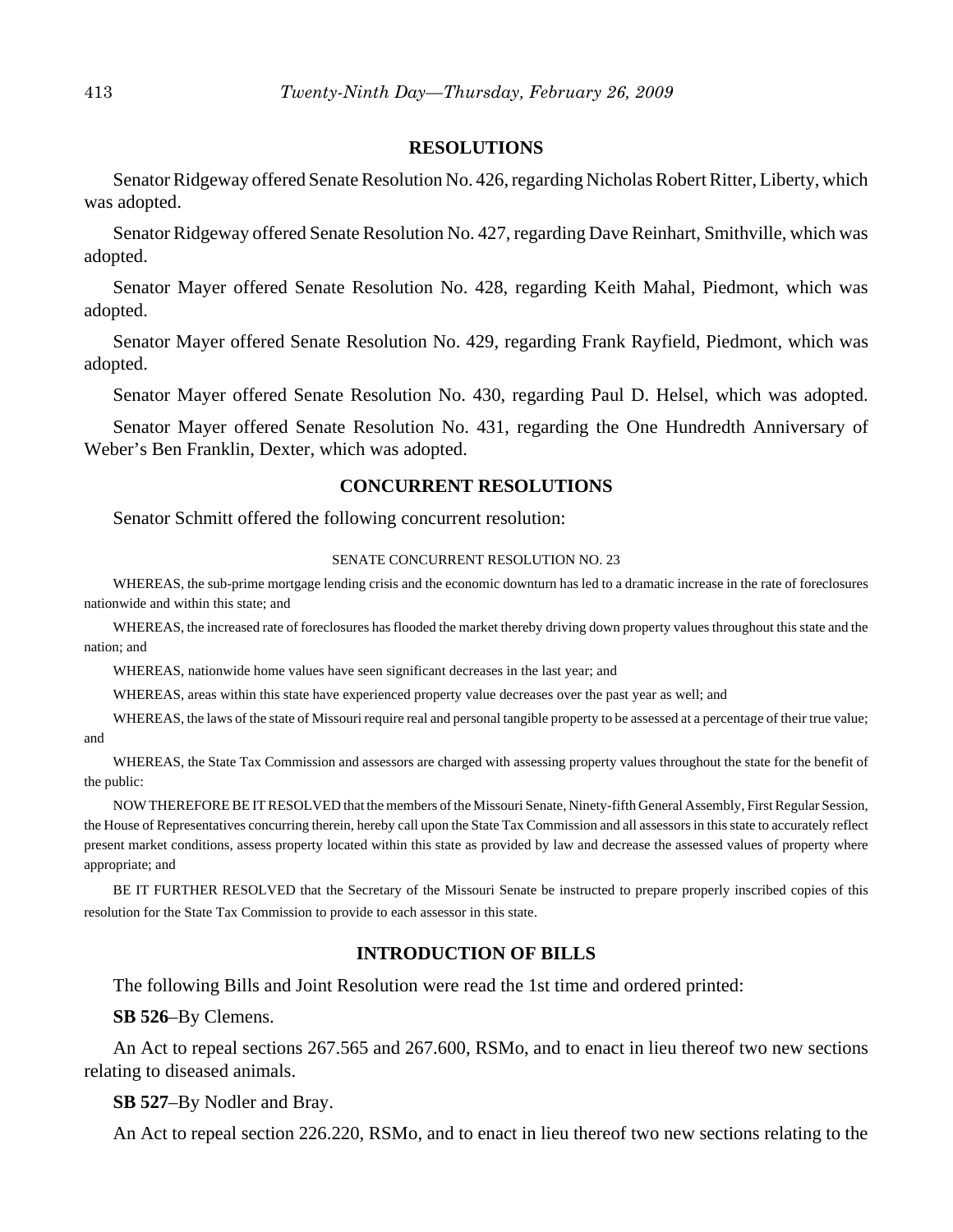receipt, deposit, and allocation of federal highway funds.

**SB 528**–By Nodler.

An Act to amend chapter 620, RSMo, by adding thereto one new section relating to economic development incentives for alternative energy vehicle components.

**SB 529**–By Goodman.

An Act to repeal sections 210.125, 568.050, and 568.060, RSMo, and to enact in lieu thereof three new sections relating to substance abuse during pregnancy, with penalty provisions.

**SB 530**–By Goodman.

An Act to repeal sections 210.145, 210.150, and 210.152, RSMo, and to enact in lieu thereof three new sections relating to child abuse investigations, with penalty provisions.

**SB 531**–By Goodman.

An Act to repeal section 332.321, RSMo, and to enact in lieu thereof one new section relating to dental advertising.

**SB 532**–By Bray.

An Act to repeal section 115.249, RSMo, and to enact in lieu thereof one new section relating to electronic voting machines.

**SB 533**–By Rupp.

An Act to amend chapters 41 and 42, RSMo, by adding thereto two new sections relating to exposure to depleted uranium by members of the military.

## **SB 534**–By Rupp.

An Act to amend chapter 58, RSMo, by adding thereto one new section relating to testing for psychotropic substances in suicide cases.

**SB 535**–By Days.

An Act to amend chapter 578, RSMo, by adding thereto one new section relating to breaching airport security, with penalty provisions.

**SB 536**–By Wilson.

An Act to amend chapter 453, RSMo, by adding thereto one new section relating to foster care and adoption promotion.

**SB 537**–By Cunningham.

An Act to amend chapter 162, RSMo, by adding thereto one new section relating to open enrollment.

**SB 538**–By Champion.

An Act to amend chapter 198, RSMo, by adding thereto one new section relating to nursing homes.

**SB 539**–By Schaefer.

An Act to repeal sections 640.107, 640.150, and 644.101, RSMo, and to enact in lieu thereof four new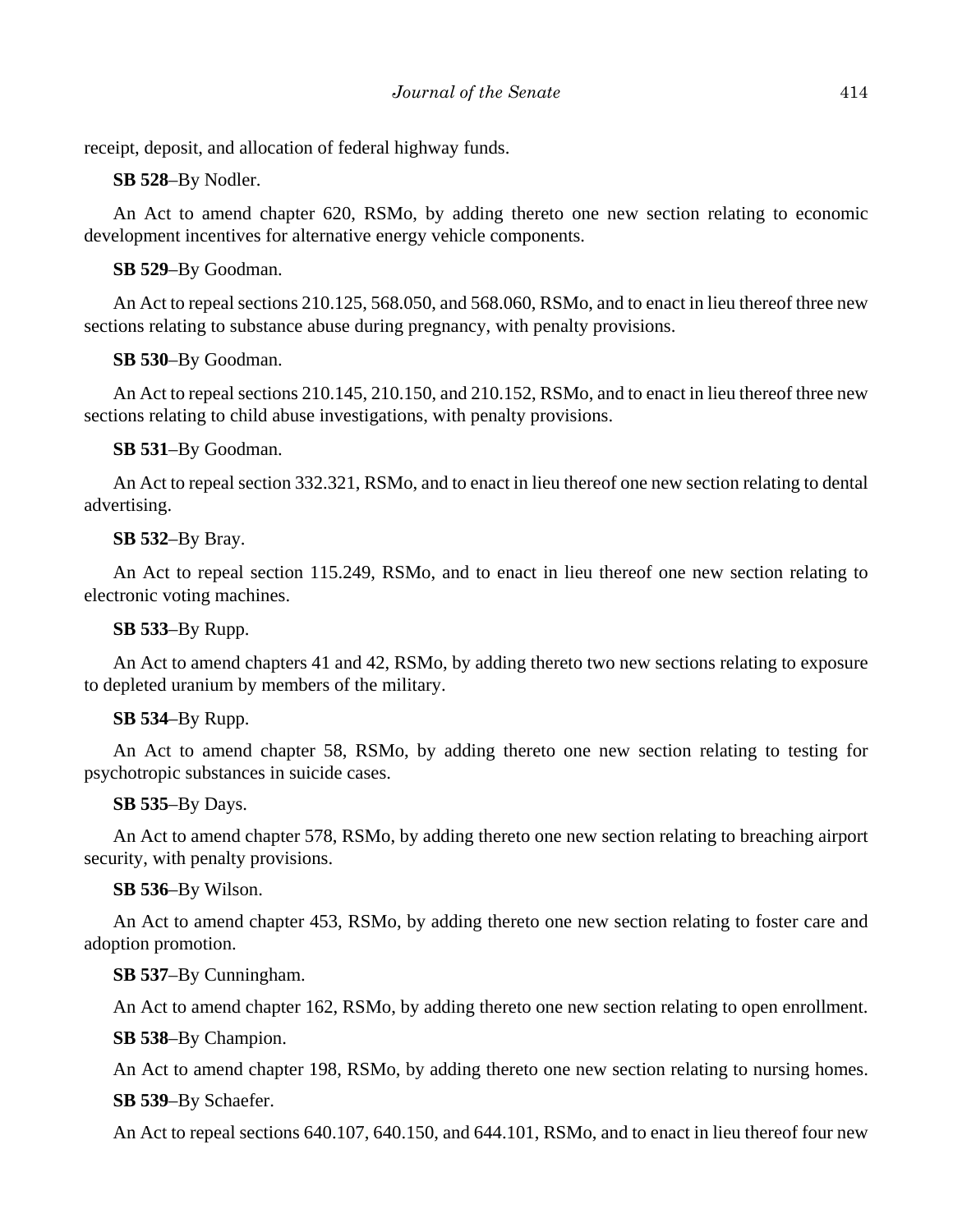sections relating to environmental protection.

**SB 540**–By Schaefer.

An Act to authorize the conveyance of certain state property, with an emergency clause.

# **SB 541**–By Pearce.

An Act to amend chapter 443, RSMo, by adding thereto five new sections relating to residential mortgage loans.

# **SB 542**–By Pearce.

An Act to repeal sections 30.750, 30.753, 30.756, 30.758, 30.760, and 30.765, RSMo, and to enact in lieu thereof six new sections relating to the state treasurer, with penalty provisions.

# **SB 543**–By Pearce.

An Act to amend chapter 135, RSMo, by adding thereto one new section relating to a tax credit for homes built under green build standards.

# **SB 544**–By Schmitt.

An Act to repeal section 67.304, RSMo, and to enact in lieu thereof one new section relating to public safety officers soliciting charitable contributions.

# **SB 545**–By Schmitt.

An Act to repeal section 393.110, RSMo, and to enact in lieu thereof one new section relating to electrical corporations that operate on the not-for-profit cooperative business plan.

# **SB 546**–By Schmitt, Lembke and Cunningham.

An Act to repeal section 208.146, RSMo, and to enact in lieu thereof one new section relating to the ticket-to-work health assurance program.

# **SB 547**–By Schmitt.

An Act to repeal sections 376.428 and 376.453, RSMo, and to enact in lieu thereof six new sections relating to health insurance.

# **SB 548**–By Schmitt.

An Act to amend chapter 191, RSMo, by adding thereto five new sections relating to health record banks.

# **SB 549**–By Schmitt.

An Act to amend chapter 208, RSMo, by adding thereto one new section relating to MO HealthNet data transparency.

# **SB 550**–By Crowell.

An Act to amend chapter 104, RSMo, by adding thereto one new section relating to state retirement systems.

# **SB 551**–By Crowell.

An Act to repeal sections 217.362, 558.019, and 559.115, RSMo, and to enact in lieu thereof three new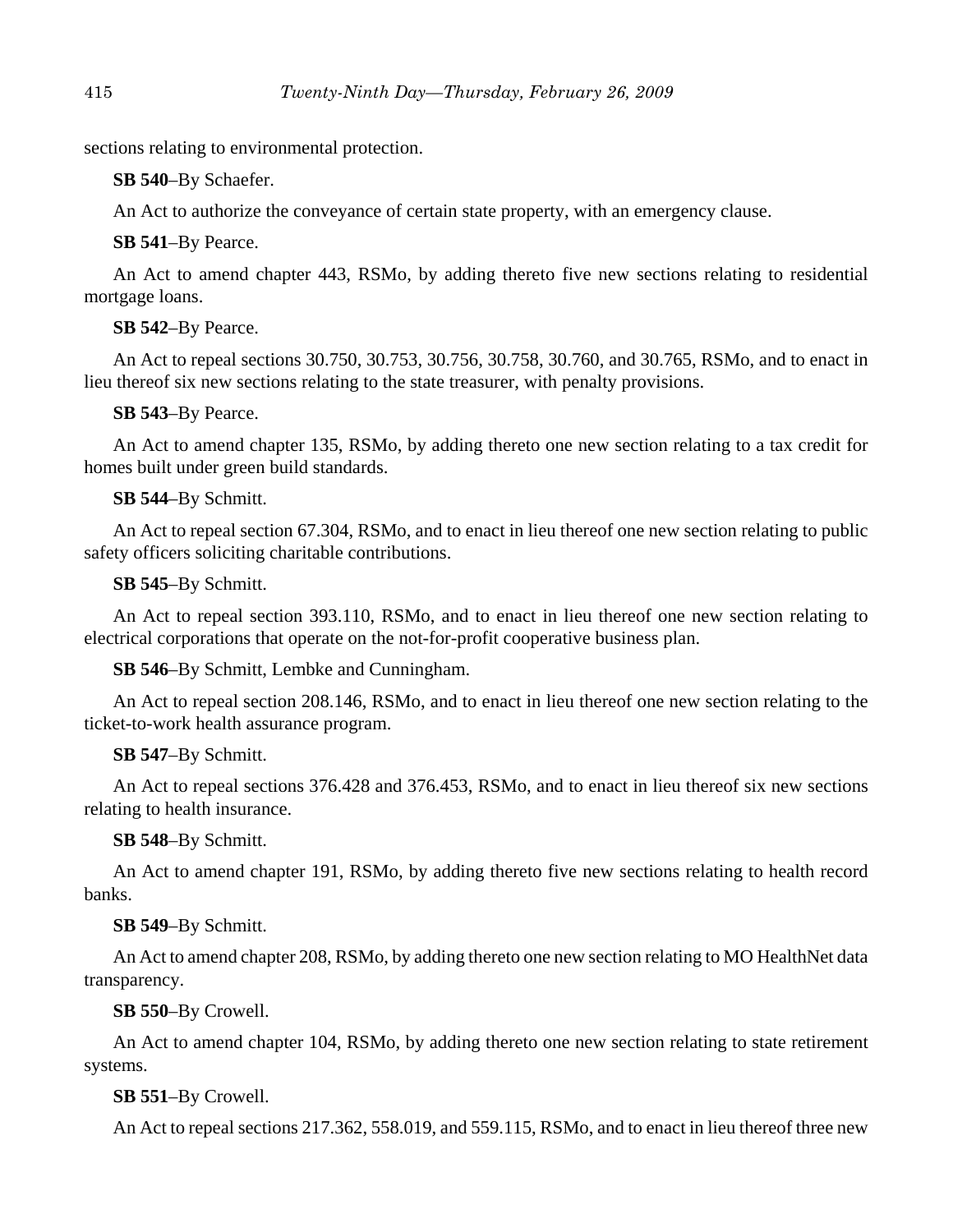sections relating to drug offenses, with penalty provisions.

**SB 552**–By Crowell.

An Act to repeal sections 208.215 and 287.266, RSMo, and to enact in lieu thereof two new sections relating to the MO HealthNet division's authority to collect from third-party payers and workers' compensation beneficiaries.

# **SB 553**–By Crowell.

An Act to repeal sections 103.003 and 103.079, RSMo, and to enact in lieu thereof five new sections relating to the reorganization of the state health care system, with an emergency clause.

**SB 554**–By Crowell.

An Act to repeal section 41.150, RSMo, and to enact in lieu thereof one new section relating to assistant adjutants general.

**SB 555**–By Lager.

An Act to amend chapter 392, RSMo, by adding thereto two new sections relating to exchange access rates.

**SB 556**–By Mayer.

An Act to repeal section 256.400, RSMo, and to enact in lieu thereof two new sections relating to major water users.

**SB 557**–By Mayer.

An Act to repeal section 48.050, RSMo, and to enact in lieu thereof one new section relating to county officers.

**SB 558**–By Mayer, Days, Wilson, Clemens and Champion.

An Act to repeal section 160.545, RSMo, and to enact in lieu thereof two new sections relating to the Missouri promise program.

**SB 559**–By Schaefer.

An Act to repeal section 536.025, RSMo, and to enact in lieu thereof one new section relating to emergency administrative rules.

**SB 560**–By Green.

An Act to repeal section 621.015, RSMo, and to enact in lieu thereof one new section relating to commissioners of the administrative hearing commission.

**SB 561**–By Green.

An Act to repeal section 136.055, RSMo, and to enact in lieu thereof one new section relating to license fee revenue.

**SB 562**–By Smith.

An Act to repeal sections 452.340 and 454.557, RSMo, and to enact in lieu thereof two new sections relating to electronic storage of support obligations.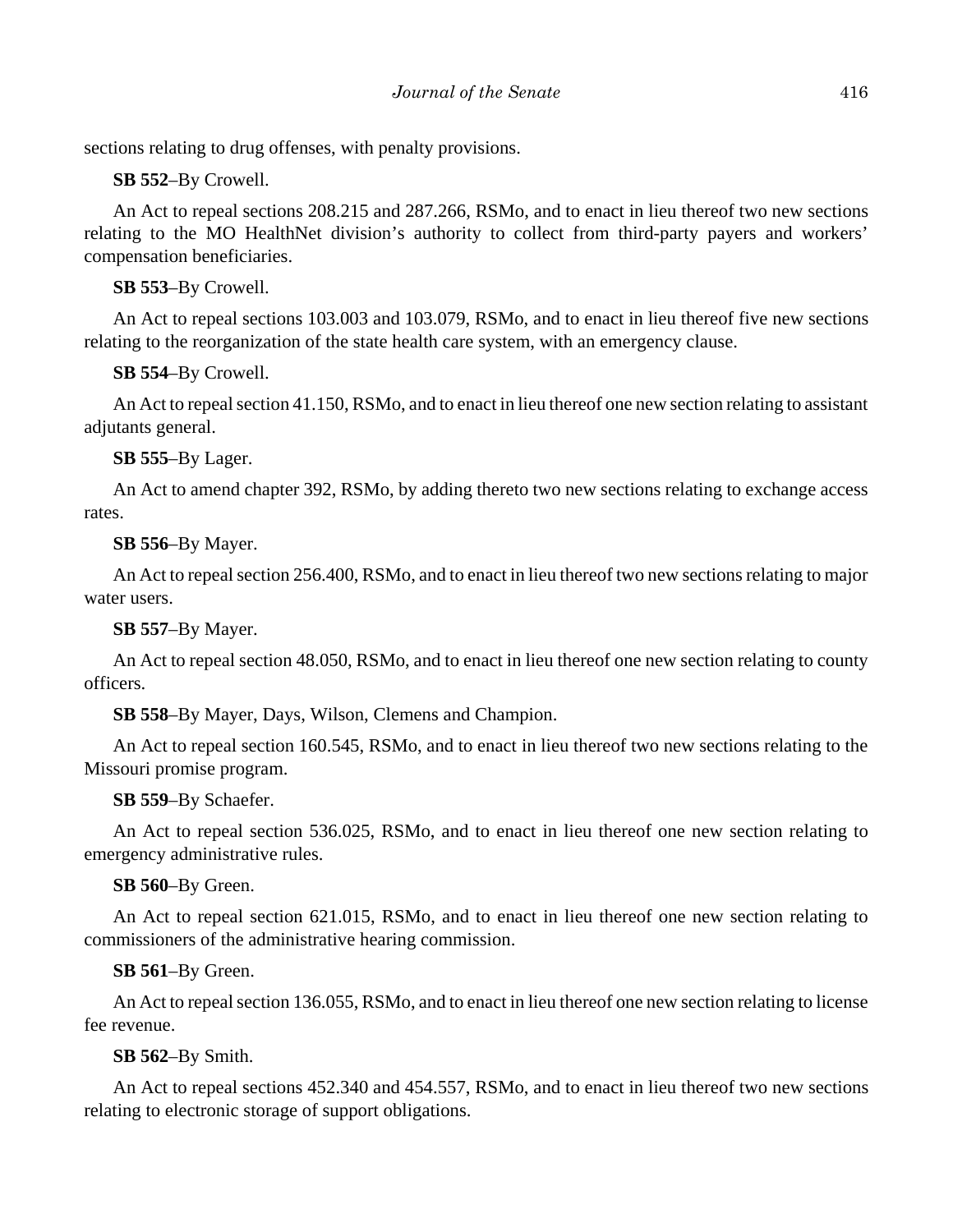# **SB 563**–By Smith.

An Act to repeal sections 86.200, 86.237, 86.257, 86.260, 86.263, and 86.270, RSMo, and to enact in lieu thereof six new sections relating to police retirement.

# **SB 564**–By Smith.

An Act to repeal section 160.405, RSMo, and to enact in lieu thereof one new section relating to charter schools.

# **SB 565**–By Wright-Jones.

An Act to repeal sections 86.200 and 86.207, RSMo, and to enact in lieu thereof two new sections relating to police retirement systems.

# **SB 566**–By Wright-Jones.

An Act to repeal section 84.175, RSMo, and to enact in lieu thereof one new section relating to a police reserve force.

# **SB 567**–By Wright-Jones.

An Act to repeal section 84.150, RSMo, and to enact in lieu thereof one new section relating to the composition of police forces.

# **SB 568**–By Rupp.

An Act to amend chapters 33 and 537, RSMo, by adding thereto four new sections relating to recovery and oversight of waste of public funds.

# **SB 569**–By Lembke.

An Act to repeal sections 116.010, 116.020, 116.050, 116.060, 116.080, 116.090, 116.100, 116.120, 116.130, 116.175, 116.180, 116.190, 116.320, and 116.332, RSMo, and to enact in lieu thereof fourteen new sections relating to initiative and referendum petitions, with penalty provisions.

# **SB 570**–By Lembke.

An Act to repeal section 208.930, RSMo, and to enact in lieu thereof one new section relating to consumer-directed personal care assistance services.

# **SB 571**–By Lembke.

An Act to amend chapter 379, RSMo, by adding thereto one new section relating to prohibiting insurers from engaging in certain acts with respect to motor vehicle collision claims.

# **SB 572**–By Dempsey.

An Act to amend chapter 174, RSMo, by adding thereto twenty new sections relating to science and innovation reinvestment.

# **SJR 18**–By Cunningham.

Joint Resolution submitting to the qualified voters of Missouri, an amendment repealing sections 3 and 4(b) of article X of the Constitution of Missouri, and adopting two new sections in lieu thereof relating to the assessment of real property.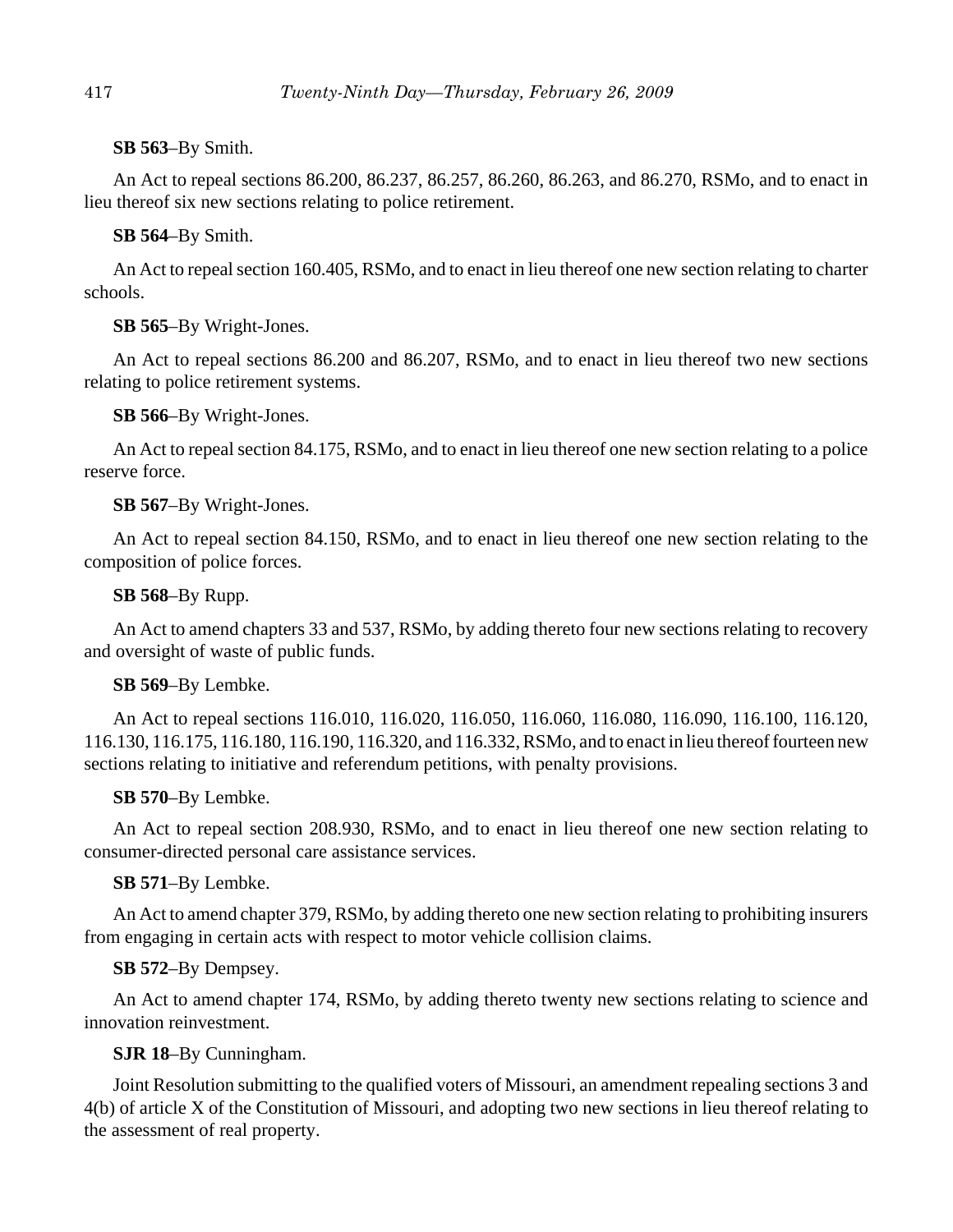#### **CONCURRENT RESOLUTIONS**

Senator Lager offered the following concurrent resolution:

#### SENATE CONCURRENT RESOLUTION NO. 24

WHEREAS, the right to a private secret ballot when voting on external representation is fundamentally inherent in our representative republic and shall not be infringed upon; and

WHEREAS, passing the Employee Free Choice Act (EFCA, H.R. 800/S. 1041) will replace a federally supervised private ballot election with a system that facilitates coercion and intimidation, known as "card check", whereby employees publicly sign cards to vote for unionization; and

WHEREAS, 79 percent of the American people support a worker's right to a federally supervised secret ballot election when deciding whether or not to join a union; and

WHEREAS, the tri-partisan agreement to oppose the EFCA is overwhelming, as 77 percent of Republicans, 82 percent of Democrats, and 79 percent of Independents believe in protecting private ballots; and

WHEREAS, in July 2002, before a U.S. House subcommittee, a union employee testified that those who would not vote for a union in a public "card check" program were threatened with termination, deportation, and loss of 401(k) and health benefits; and

WHEREAS, even the chairman of the U.S. House Education and Labor Committee, Rep. Miller (D-California), and staunch supporter of the American "card check" bill, sent a letter to Mexican government officials which stated, "... we feel that the private ballot is absolutely necessary in order to ensure workers are not intimidated into voting for a union they may otherwise not choose."; and

WHEREAS, the EFCA's mandatory binding arbitration provisions deny workers the right to participate in the collective bargaining process between employees and the union:

NOW, THEREFORE, BE IT RESOLVED that the members of the Missouri Senate, Ninety-fifth General Assembly, First Regular Session, the House of Representatives concurring therein, find that so-called "card check" legislation such as the "Employee Free Choice Act" is detrimental to the rights of workers and an offense against democratic principles, and urges all members of the congressional delegation to support worker freedom by opposing the EFCA and any of its components in 2009 and in future years; and

BE IT FURTHER RESOLVED that the Secretary of the Senate be instructed to prepare a properly inscribed copy of this resolution for each member of Missouri's congressional delegation.

## **REPORTS OF STANDING COMMITTEES**

Senator Shields, Chairman of the Committee on Gubernatorial Appointments, submitted the following reports, reading of which was waived:

Mr. President: Your Committee on Gubernatorial Appointments, to which were referred the following appointments and reappointment, begs leave to report that it has considered the same and recommends that the Senate do give its advice and consent to the following:

Michelle L. Hoffmeister and Sharon M. Williams, as members of the Missouri Planning Council for Developmental Disabilities;

Also,

Terry M. Jarrett, as a member of the Advisory Committee for 911 Service Oversight;

Also,

Richard H. Kellett, as a member of the Saint Louis County Board of Election Commissioners;

Also,

Orvin T. Kimbrough, as a member of the Missouri State University Board of Governors;

Also,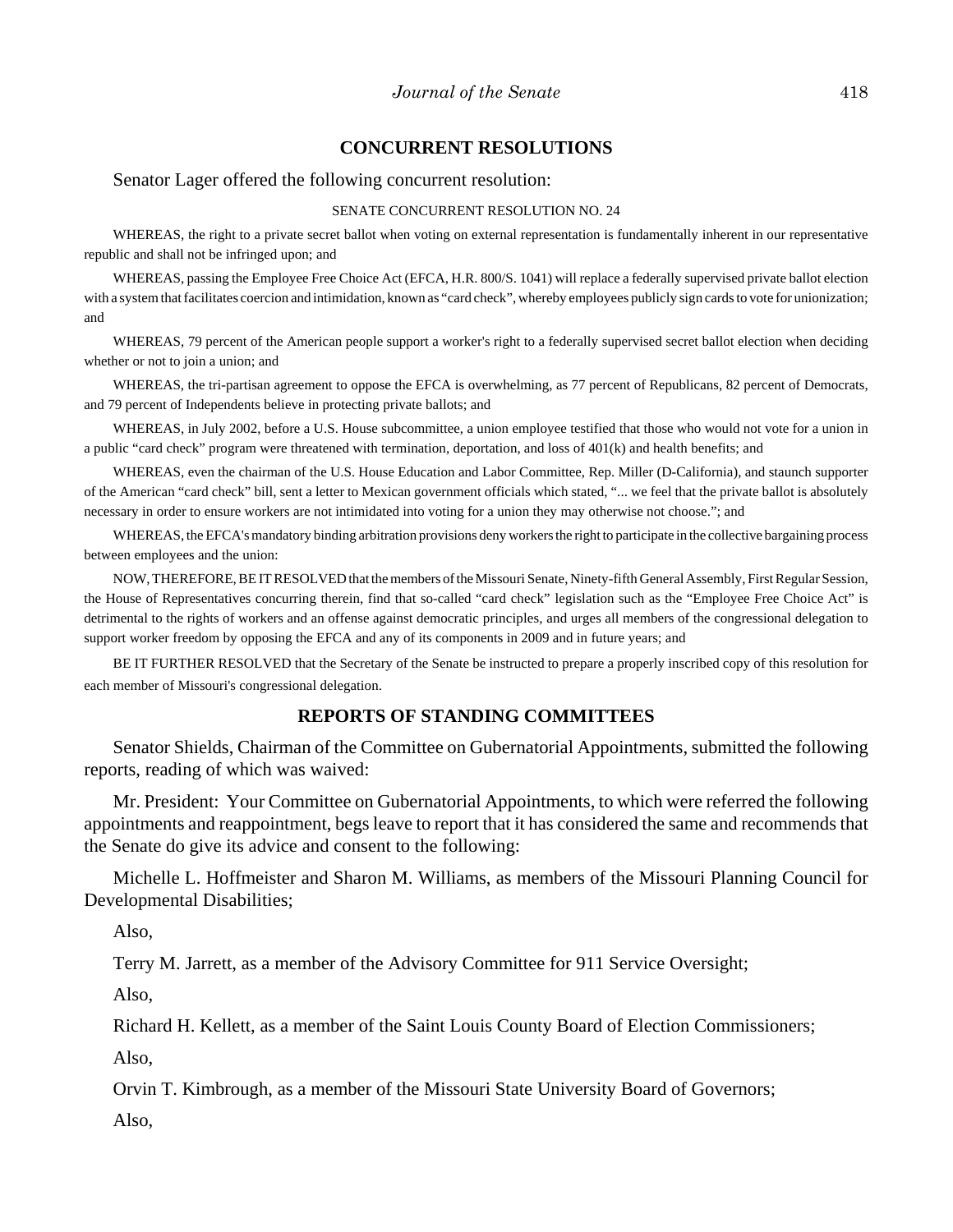Jimmie Lee Wells, as a member of the Board of Probation and Parole;

Also,

Peggy Gettemeier, as a member of the Missouri Board of Occupational Therapy.

Senator Shields requested unanimous consent of the Senate to vote on the above reports in one motion. There being no objection, the request was granted.

Senator Shields moved that the committee reports be adopted, and the Senate do give its advice and consent to the above appointments and reappointment, which motion prevailed.

President Pro Tem Shields assumed the Chair.

Senator Vogel, Chairman of the Committee on Ways and Means, submitted the following report:

Mr. President: Your Committee on Ways and Means, to which was referred **SB 174**, begs leave to report that it has considered the same and recommends that the Senate Committee Substitute, hereto attached, do pass.

Senator Griesheimer, Chairman of the Committee on Jobs, Economic Development and Local Government, submitted the following reports:

Mr. President: Your Committee on Jobs, Economic Development and Local Government, to which was referred **SB 7**, begs leave to report that it has considered the same and recommends that the bill do pass.

# Also,

Mr. President: Your Committee on Jobs, Economic Development and Local Government, to which was referred **SB 5**, begs leave to report that it has considered the same and recommends that the Senate Committee Substitute, hereto attached, do pass.

# Also,

Mr. President: Your Committee on Jobs, Economic Development and Local Government, to which was referred **SB 38**, begs leave to report that it has considered the same and recommends that the bill do pass.

# Also,

Mr. President: Your Committee on Jobs, Economic Development and Local Government, to which was referred **SB 44**, begs leave to report that it has considered the same and recommends that the Senate Committee Substitute, hereto attached, do pass.

Senator Champion, Chairman of the Committee on Health, Mental Health, Seniors and Families, submitted the following reports:

Mr. President: Your Committee on Health, Mental Health, Seniors and Families, to which was referred **SB 176**, begs leave to report that it has considered the same and recommends that the Senate Committee Substitute, hereto attached, do pass.

# Also,

Mr. President: Your Committee on Health, Mental Health, Seniors and Families, to which were referred **SB 237** and **SB 137**, begs leave to report that it has considered the same and recommends that the Senate Committee Substitute, hereto attached, do pass.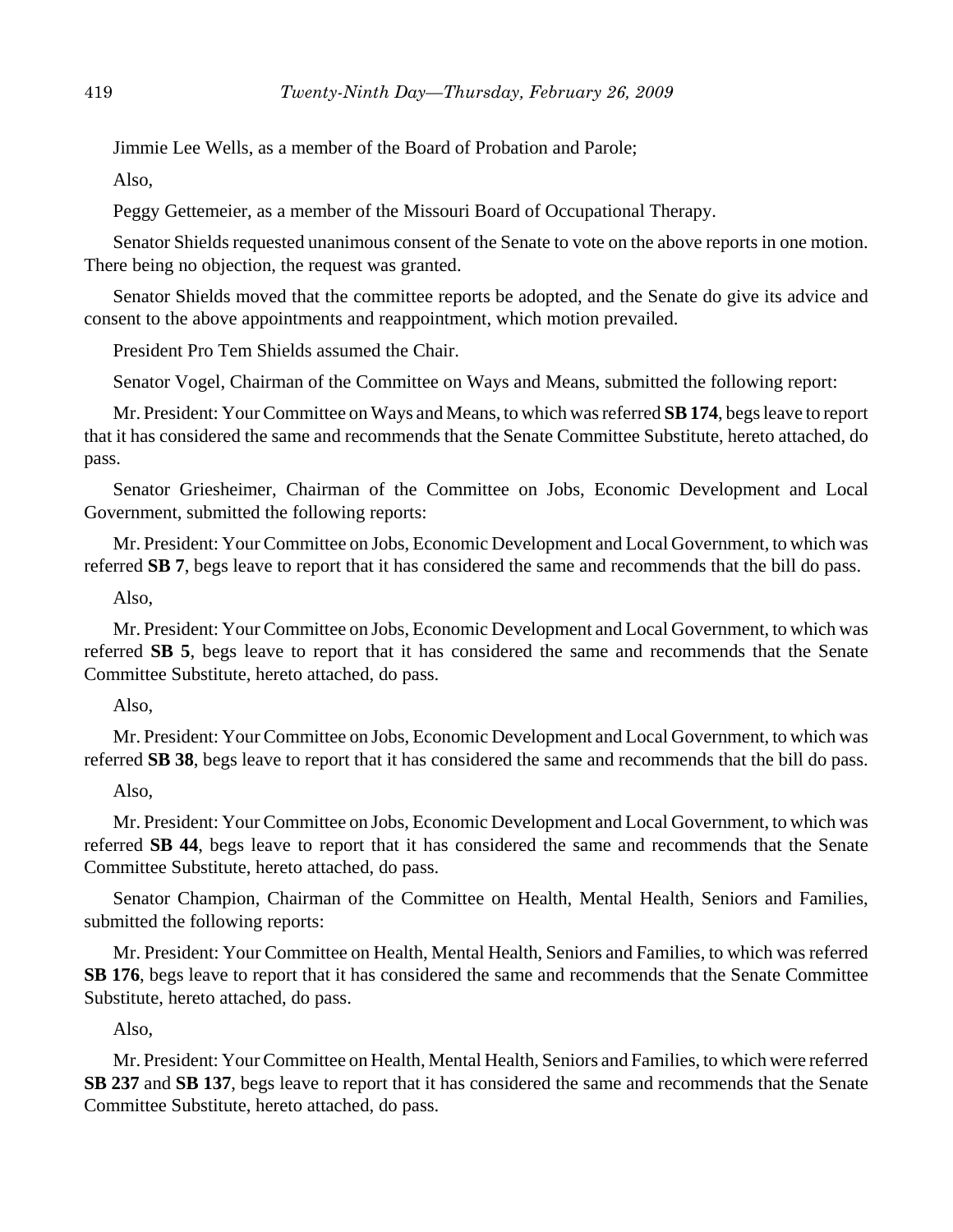On behalf of Senator Bartle, Chairman of the Committee on the Judiciary and Civil and Criminal Jurisprudence, Senator Engler submitted the following reports:

Mr. President: Your Committee on the Judiciary and Civil and Criminal Jurisprudence, to which was referred **SB 8**, begs leave to report that it has considered the same and recommends that the Senate Committee Substitute, hereto attached, do pass.

Also,

Mr. President: Your Committee on the Judiciary and Civil and Criminal Jurisprudence, to which was referred **SB 265**, begs leave to report that it has considered the same and recommends that the Senate Committee Substitute, hereto attached, do pass.

Senator Stouffer, Chairman of the Committee on Transportation, submitted the following reports:

Mr. President: Your Committee on Transportation, to which was referred **SB 93**, begs leave to report that it has considered the same and recommends that the Senate Committee Substitute, hereto attached, do pass.

Also,

Mr. President: Your Committee on Transportation, to which was referred **SB 57**, begs leave to report that it has considered the same and recommends that the Senate Committee Substitute, hereto attached, do pass.

Senator Goodman, Chairman of the Committee on General Laws, submitted the following report:

Mr. President: Your Committee on General Laws, to which was referred **SB 231**, begs leave to report that it has considered the same and recommends that the Senate Committee Substitute, hereto attached, do pass.

Senator Rupp, Chairman of the Committee on Small Business, Insurance and Industry, submitted the following report:

Mr. President: Your Committee on Small Business, Insurance and Industry, to which was referred **SB 202**, begs leave to report that it has considered the same and recommends that the Senate Committee Substitute, hereto attached, do pass.

Senator Engler, Chairman of the Committee on Rules, Joint Rules, Resolutions and Ethics, submitted the following report:

Mr. President: Your Committee on Rules, Joint Rules, Resolutions and Ethics, to which was referred **SB 84**, begs leave to report that it has examined the same and finds that the bill has been truly perfected and that the printed copies furnished the Senators are correct.

Senator Dempsey assumed the Chair.

## **SENATE BILLS FOR PERFECTION**

Senator Stouffer moved that **SB 88**, with **SCS**, be taken up for perfection, which motion prevailed.

**SCS** for **SB 88**, entitled:

# SENATE COMMITTEE SUBSTITUTE FOR SENATE BILL NO. 88

An Act to repeal section 304.155, RSMo, and to enact in lieu thereof one new section relating to state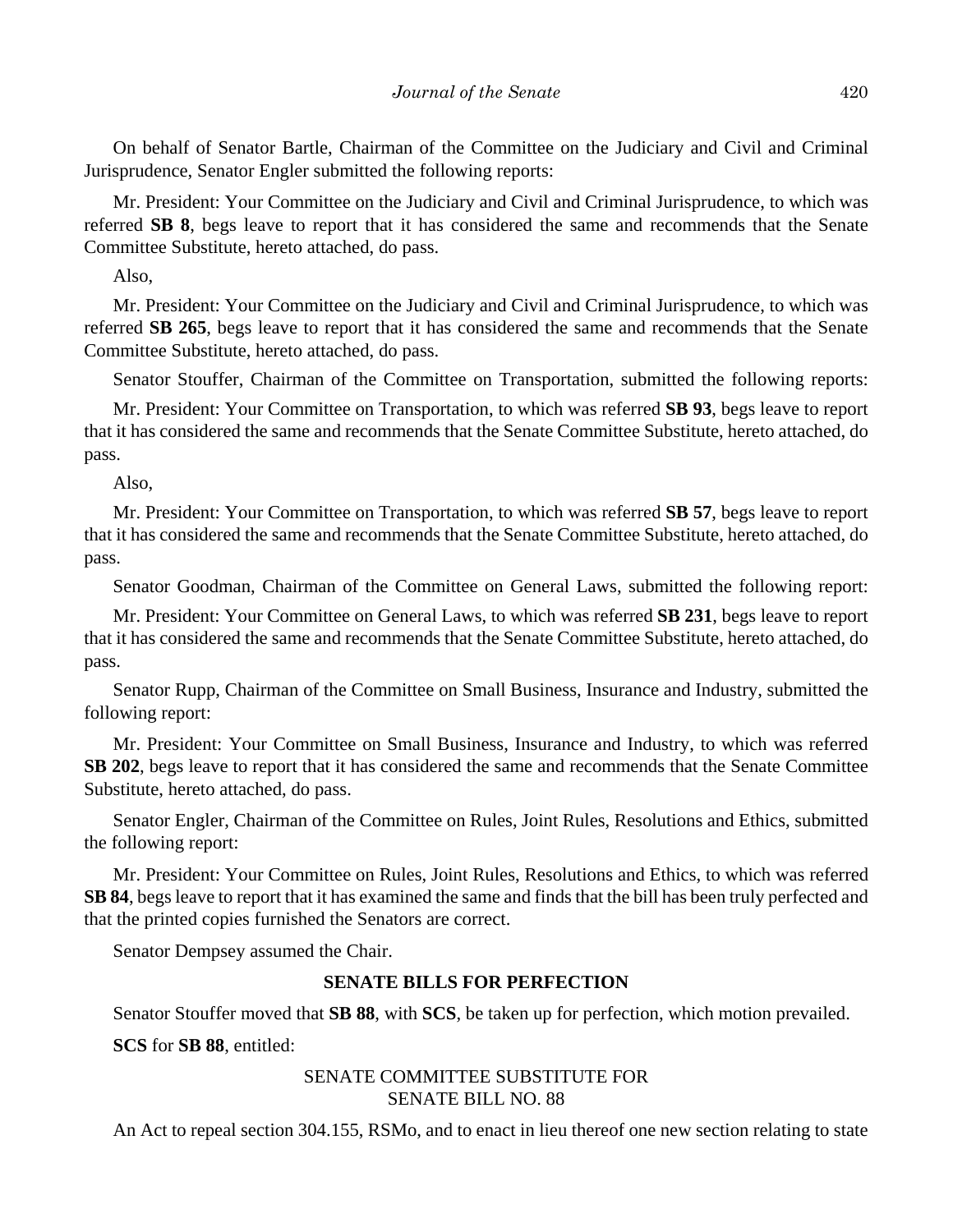highway system incident management.

Was taken up.

Senator Stouffer moved that **SCS** for **SB 88** be adopted.

Senator McKenna offered **SA 1**:

## SENATE AMENDMENT NO. 1

Amend Senate Committee Substitute for Senate Bill No. 88, Page 6, Section 304.155, Line 196, by inserting immediately after said line the following:

"**304.820. 1. Except as provided in subsection 2 of this section, no person operating a moving motor vehicle upon the highways of this state shall, by means of an electronic wireless communications device, send, read, or write a text message or electronic message.**

**2. The provisions of subsection 1 of this section shall not apply to a person operating:**

**(1) An authorized emergency vehicle; or**

**(2) A moving motor vehicle while using an electronic wireless communications device to:**

**(a) Report illegal activity;**

**(b) Summon medical or other emergency help;**

**(c) Prevent injury to a person or property; or**

**(d) Relay information between a transit or for-hire operator and that operator's dispatcher, in which the device is permanently affixed to the vehicle.**

**3. Nothing in this section shall be construed or interpreted as prohibiting a person from making or taking part in a telephone call, by means of an electronic wireless communications device, while operating a motor vehicle upon the highways of this state.**

**4. As used in this section, "electronic message" means a self-contained piece of digital communication that is designed or intended to be transmitted between electronic wireless communication devices. "Electronic message" includes, but is not limited to, electronic mail, a text message, an instant message, or a command or request to access an Internet site.**

**5. As used in this section, "electronic wireless communications device" includes any cellular phone, palm pilot, blackberry, or other mobile electronic device used to communicate verbally or by text or electronic messaging, but shall not include any built-in navigational or emergency road service assistance system.**

**6. As used in this section, "making or taking part in a telephone call" means listening to or engaging in verbal communication through an electronic wireless communication device.**

**7. As used in this section, "send, read, or write a text message or electronic message" means using an electronic wireless telecommunications device to manually communicate with any person by using an electronic message. Sending, reading, or writing a text message or electronic message does not include reading, selecting, or entering a phone number or name into an electronic wireless communications device for the purpose of making a telephone call.**

**8. A violation of this section shall be deemed a class C misdemeanor and shall be deemed a moving**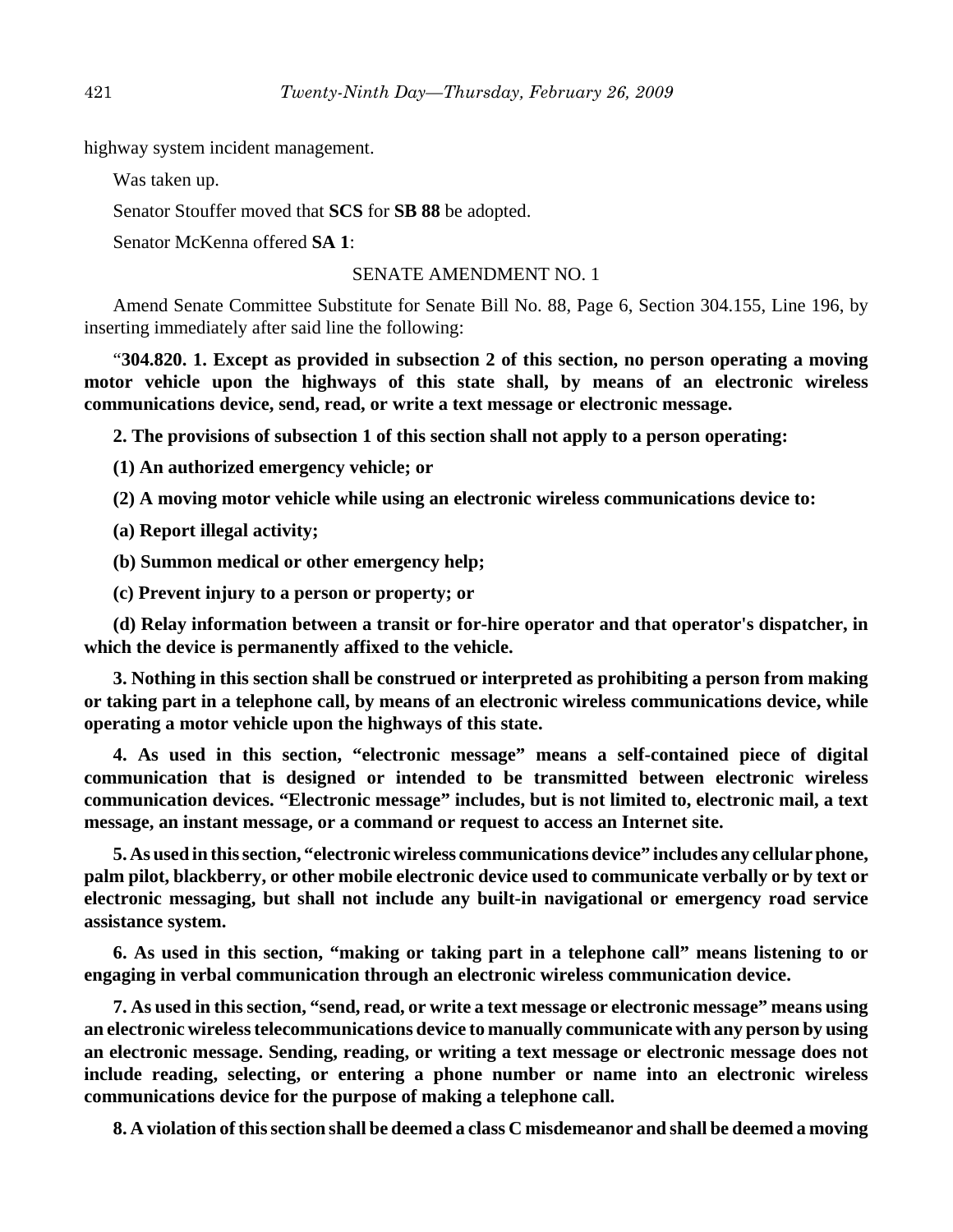**violation for purposes of point assessment under section 302.302, RSMo.**

**9. The state preempts the field of regulating the use of electronic wireless communications devices in motor vehicles, and the provisions of this section shall supercede any local laws, ordinances, orders, rules, or regulations enacted by a county, municipality, or other political subdivision to regulate the use of electronic wireless communication devices by the operator of a motor vehicle.**"; and

Further amend the title and enacting clause accordingly.

Senator McKenna moved that the above amendment be adopted.

Senator Stouffer raised the point of order that **SA 1** is not germane to the subject matter of the bill.

The point of order was referred to the President Pro Tem who ruled it well taken.

Senator Stouffer moved that **SCS** for **SB 88** be adopted, which motion prevailed.

On motion of Senator Stouffer, **SCS** for **SB 88** was declared perfected and ordered printed.

Senator Rupp moved that **SB 126** be taken up for perfection, which motion prevailed.

On motion of Senator Rupp, **SB 126** was declared perfected and ordered printed.

# **INTRODUCTION OF BILLS**

The following Bills were read the 1st time and ordered printed:

**SB 573**–By Crowell.

An Act to repeal section 143.124, RSMo, and to enact in lieu thereof one new section relating to an income tax exemption for certain retirement benefits.

**SB 574**–By Rupp.

An Act to repeal section 48.030, RSMo, and to enact in lieu thereof one new section relating to counties changing classification.

# **MESSAGES FROM THE GOVERNOR**

The following messages were received from the Governor, reading of which was waived:

GOVERNOR OF MISSOURI Jefferson City 65102 February 25, 2009

To the Senate of the 95th General Assembly of the State of Missouri:

I have the honor to transmit to you herewith for your advice and consent the following appointment:

Lowell C. Kruse, Democrat, 7300 SE 75<sup>th</sup> Road, Saint Joseph, Buchanan County, Missouri 64507, as a member of the Coordinating Board for Higher Education, for a term ending June 27, 2015, and until his successor is duly appointed and qualified; vice, reappointed to a full term.

> Respectfully submitted, Jeremiah W. (Jay) Nixon Governor

Also,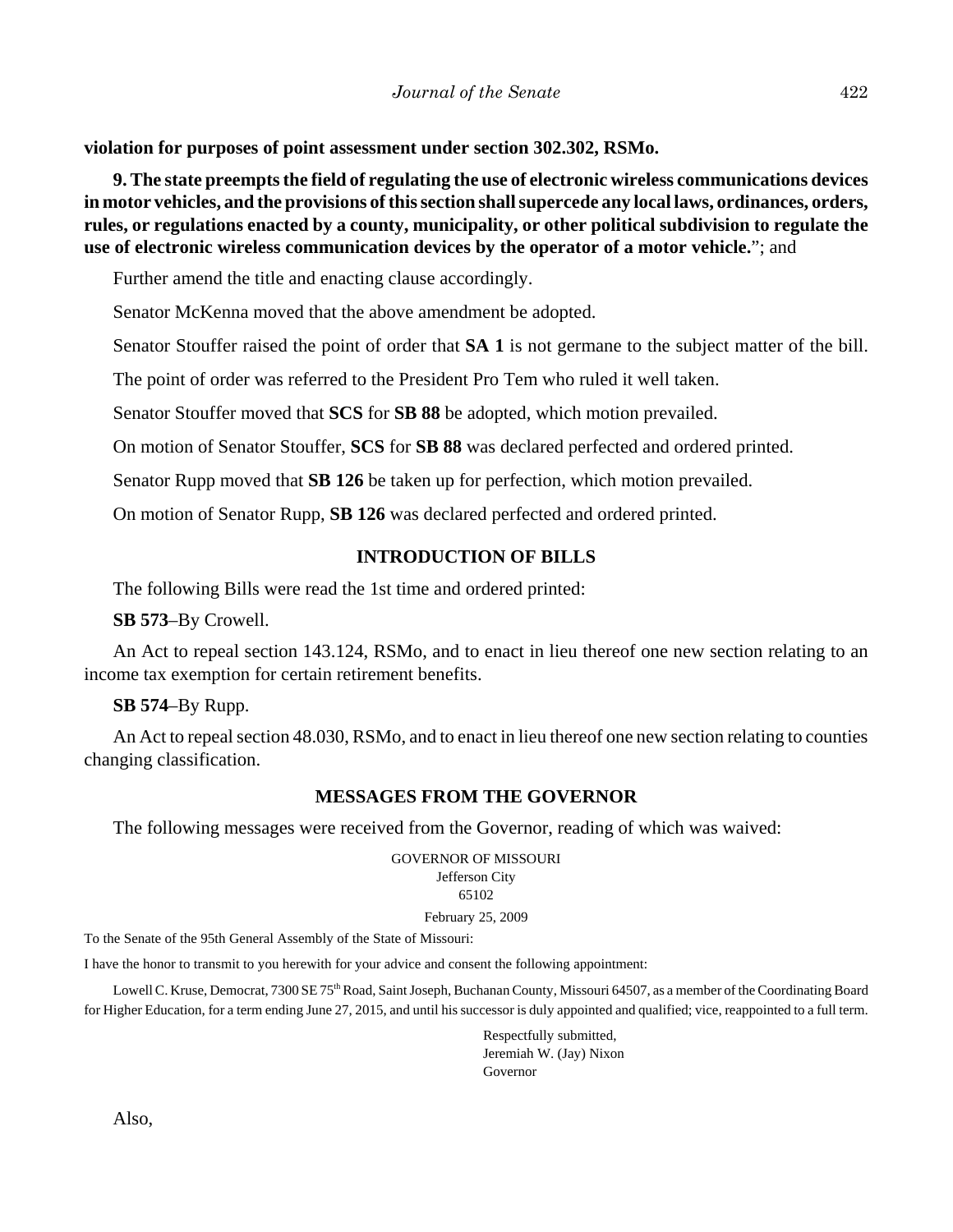#### GOVERNOR OF MISSOURI Jefferson City 65102

February 25, 2009

To the Senate of the 95th General Assembly of the State of Missouri:

I have the honor to transmit to you herewith for your advice and consent the following appointment:

Troy L. Nash, Democrat, 600 East Admiral #1808, Kansas City, Jackson County, Missouri 64106, as a member of the Missouri Housing Development Commission, for a term ending October 13, 2013, and until his successor is duly appointed and qualified; Allen Shirley, withdrawn.

> Respectfully submitted, Jeremiah W. (Jay) Nixon Governor

President Pro Tem Shields referred the above appointments to the Committee on Gubernatorial Appointments.

#### **MESSAGES FROM THE HOUSE**

The following messages were received from the House of Representatives through its Chief Clerk:

Mr. President: I am instructed by the House of Representatives to inform the Senate that the House has taken up and passed **HB 744**, entitled:

An Act to amend chapter 30, RSMo, by adding thereto three new sections relating to the receipt of federal economic stimulus funds, with an emergency clause.

Emergency clause adopted.

In which the concurrence of the Senate is respectfully requested.

Read 1st time.

Also,

Mr. President: I am instructed by the House of Representatives to inform the Senate that the House has taken up and passed **HB 287**, entitled:

An Act to repeal section 137.016, RSMo, and to enact in lieu thereof one new section relating to classification of certain real property.

In which the concurrence of the Senate is respectfully requested.

Read 1st time.

## **INTRODUCTION OF BILLS**

The following Bills were read the 1st time and ordered printed:

#### **SB 575**–By Smith.

An Act to repeal section 137.545, RSMo, and to enact in lieu thereof one new section relating to personal property lists, with penalty provisions.

**SB 576**–By Dempsey.

An Act to repeal section 167.275, RSMo, and to enact in lieu thereof one new section relating to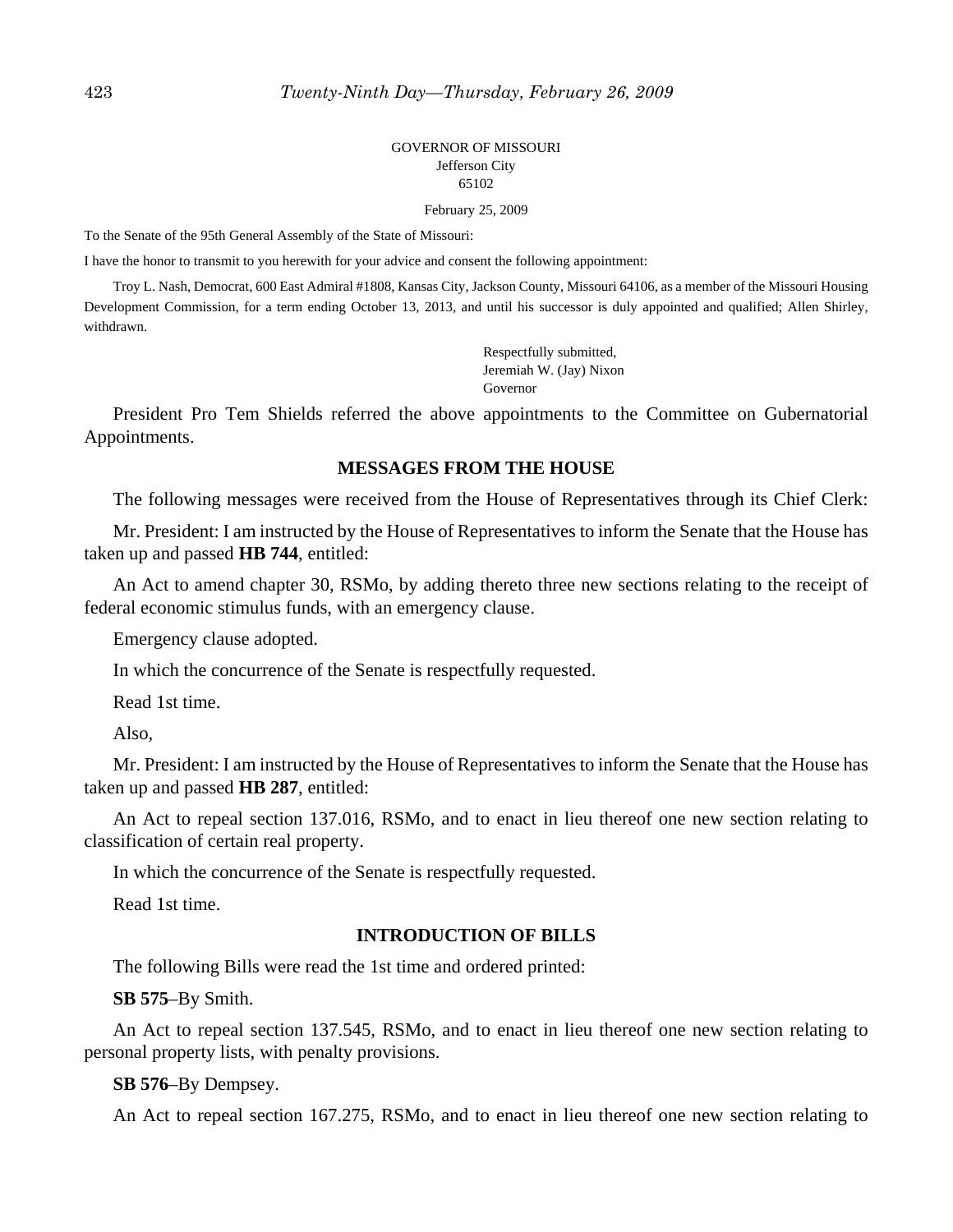education records and reports.

#### **MESSAGES FROM THE HOUSE**

The following message was received from the House of Representatives through its Chief Clerk:

Mr. President: I am instructed by the House of Representatives to inform the Senate that the House has taken up and passed **HB 86**, entitled:

An Act to repeal section 147.010, RSMo, and to enact in lieu thereof one new section relating to corporate franchise tax.

In which the concurrence of the Senate is respectfully requested.

Read 1st time.

## **SECOND READING OF SENATE BILLS**

The following Bills were read the 2nd time and referred to the Committees indicated:

**SB 440**—Veterans' Affairs, Pensions and Urban Affairs.

**SB 441**—Education.

**SB 442**—Commerce, Consumer Protection, Energy and the Environment.

- **SB 443**—Education.
- **SB 444**—General Laws.
- **SB 445**—Education.

**SB 446**—Education.

- **SB 447**—Jobs, Economic Development and Local Government.
- **SB 448**—Education.
- **SB 449**—Ways and Means.
- **SB 450**—General Laws.
- **SB 451**—Agriculture, Food Production and Outdoor Resources.
- **SB 452**—Financial and Governmental Organizations and Elections.
- **SB 453**—Education.
- **SB 454**—Small Business, Insurance and Industry.
- **SB 455**—Jobs, Economic Development and Local Government.
- **SB 456**—Jobs, Economic Development and Local Government.
- **SB 457**—Jobs, Economic Development and Local Government.
- **SB 458**—General Laws.
- **SB 459**—Judiciary and Civil and Criminal Jurisprudence.
- **SB 460**—Financial and Governmental Organizations and Elections.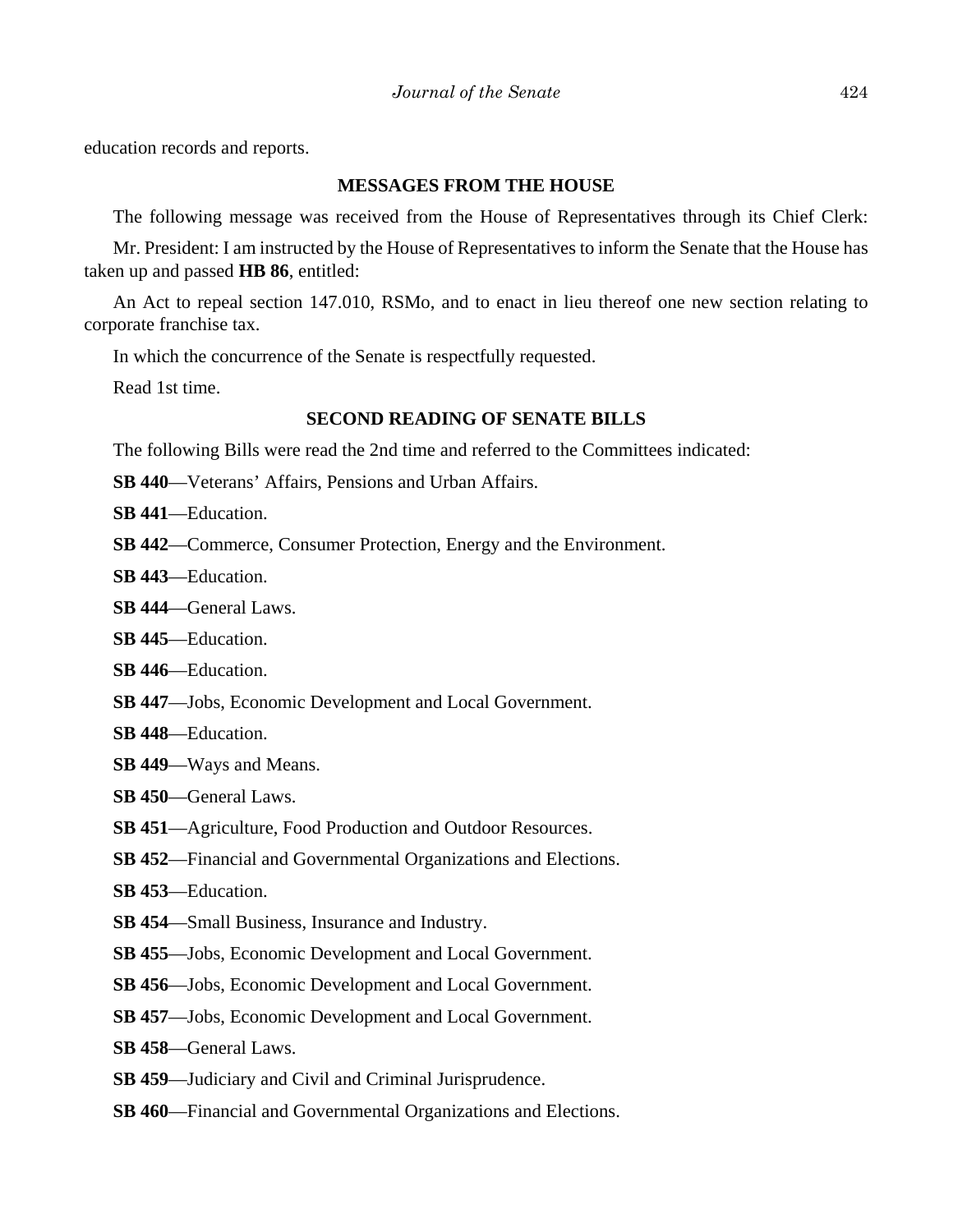- **SB 461**—Financial and Governmental Organizations and Elections.
- **SB 462**—Agriculture, Food Production and Outdoor Resources.
- **SB 463**—Small Business, Insurance and Industry.
- **SB 464**—Small Business, Insurance and Industry.
- **SB 465**—Small Business, Insurance and Industry.
- **SB 466**—General Laws.
- **SB 467**—Health, Mental Health, Seniors and Families.
- **SB 468**—Judiciary and Civil and Criminal Jurisprudence.
- **SB 469**—General Laws.
- **SB 470**—Ways and Means.
- **SB 471**—Transportation.
- **SB 472**—Governmental Accountability and Fiscal Oversight.
- **SB 473**—General Laws.
- **SB 474**—Commerce, Consumer Protection, Energy and the Environment.
- **SB 475**—Progress and Development.
- **SB 476**—General Laws.
- **SB 477**—Transportation.

#### **RESOLUTIONS**

Senator Shields moved that **SR 304** be taken up for adoption, which motion prevailed.

Senator Ridgeway offered **SS** for **SR 304**:

#### SENATE SUBSTITUTE FOR

#### SENATE RESOLUTION NO. 304

WHEREAS, Missouri currently ranks 30th in the nation in number of 25-34 year olds with a degree past high school; and

WHEREAS, a key component to creating a better Missouri is striving to have an educated and academically skilled citizenry in our state for the future; and

WHEREAS, there is an indisputable correlation between the economic prosperity of a state and the quality and level of education and skill of its citizenry; and

WHEREAS, the United States, for years, led the world as the most successful and prosperous nation because our citizens have typically had the highest quality and level of education, yet our nation now ranks 10th among industrialized nations in the percentage of young adults with college degrees; and

WHEREAS, our current ranking of 30th in the nation in number of 25-34 year olds with a degree past high school places Missouri behind our neighboring states of Kansas, Nebraska, Iowa, and Illinois; and

WHEREAS, as part of our long-term strategy and plan for creating an educated citizenry, we must improve academic achievement and move more of our young people into an education experience past high school if we are going to compete with our neighboring states and the rest of the world; and

WHEREAS, the strategy cannot simply focus on higher education, but must take place along the entire spectrum of education;

WHEREAS, the members of the Missouri Senate are a dedicated group of individuals who should lead in developing this long-term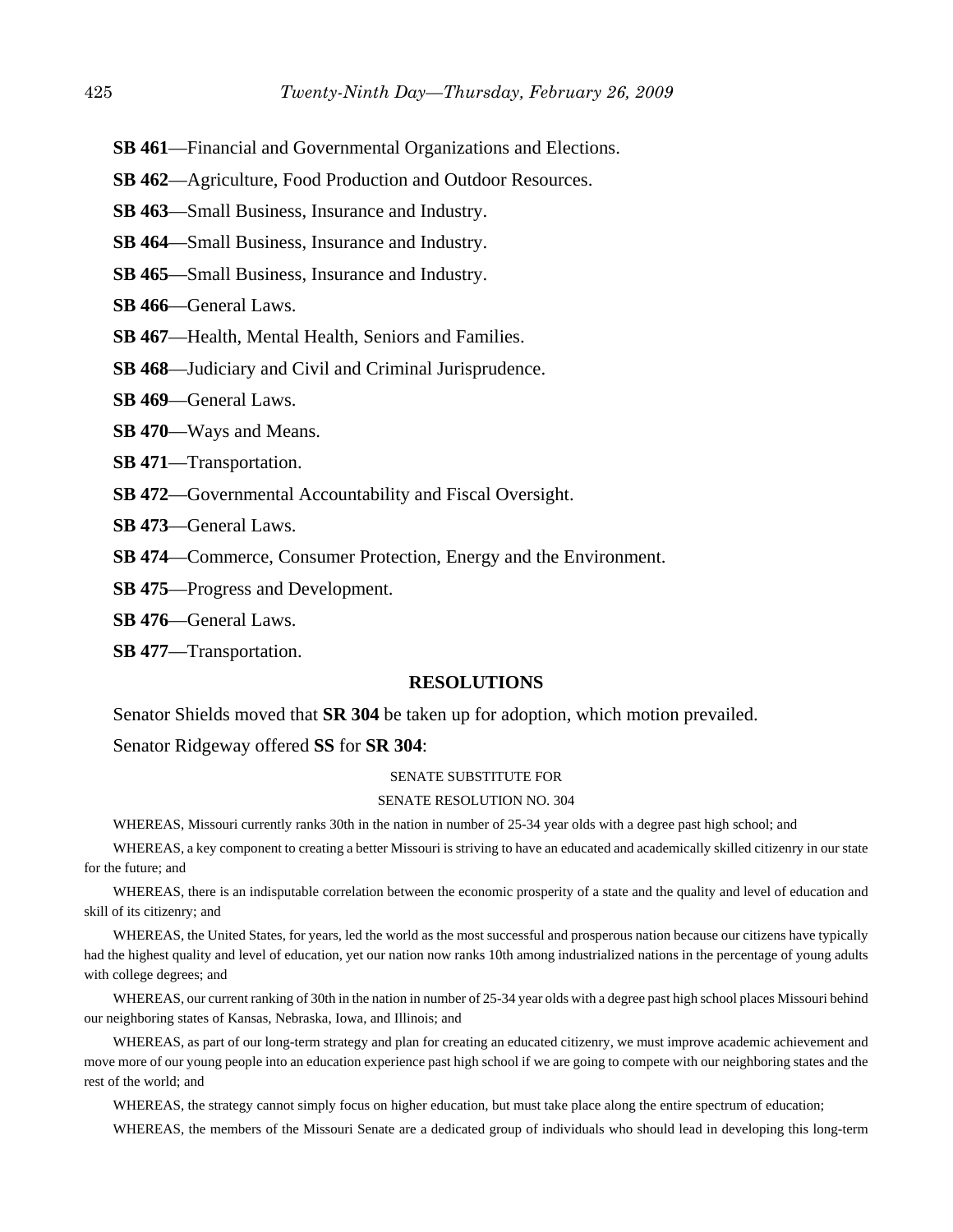strategy and plan:

NOW, THEREFORE, BE IT RESOLVED that the members of the Missouri Senate, Ninety-fifth General Assembly, First Regular Session, hereby create the Missouri Senate Educated Citizenry 2020 Committee; and

BE IT FURTHER RESOLVED that the Committee shall be responsible for developing long-term plans and strategies for:

a. An education system where every child enters school ready to learn by ensuring access to quality education and support for stay-at-home parents; and

b. An elementary, secondary and higher education system that educates students who are capable of attending and being productive and successful citizens and designed to successfully prepare graduates for global competition; and

c. Any other aspects of education policy that the Committee deems appropriate for creating an educated citizenry in our state; and

BE IT FURTHER RESOLVED that the Committee shall elect a chairperson and a vice chairperson for the Committee who shall serve during the pendency of the Committee; and

BE IT FURTHER RESOLVED that the authority of the Committee shall terminate on December 31, 2010; and

BE IT FURTHER RESOLVED that the Committee shall be authorized to call upon any department, office, division, or agency of this state to assist in gathering information pursuant to its objective; and

BE IT FURTHER RESOLVED that the staff of Senate Research shall provide such legal, research, clerical, technical, and bill drafting services as the Committee may require in the performance of its duties; and

BE IT FURTHER RESOLVED that the Committee, its members, and any staff assigned to the Committee shall receive reimbursement for their actual and necessary expenses incurred in attending meetings of the Committee.

Senator Ridgeway moved that **SS** for **SR 304** be adopted, which motion prevailed.

On motion of Senator Shields, **SR 304**, as amended by the **SS**, was adopted.

Senator Wright-Jones offered Senate Resolution No. 432, regarding the death of Ruth Bonita Westbrook "Ruthie" Burns, which was adopted.

#### **REFERRALS**

President Pro Tem Shields referred **SCR 22** to the Committee on Rules, Joint Rules, Resolutions and Ethics.

#### **COMMUNICATIONS**

President Pro Tem Shields submitted the following:

February 25, 2009 Ms. Terry Spieler Secretary of the Missouri Senate State Capitol, Room 325 201 West Capitol Avenue Jefferson City, MO 65101

#### **RE: Appointment to the Missouri Tourism Commission**

Dear Ms. Spieler,

Pursuant to Section 620.455, RSMo, I am appointing Senator Jack Goodman to the Missouri Tourism Commission.

If you have any questions, please feel free to contact me at your earliest convenience.

Sincerely, /s/ Charlie Charles W. Shields President Pro-Tem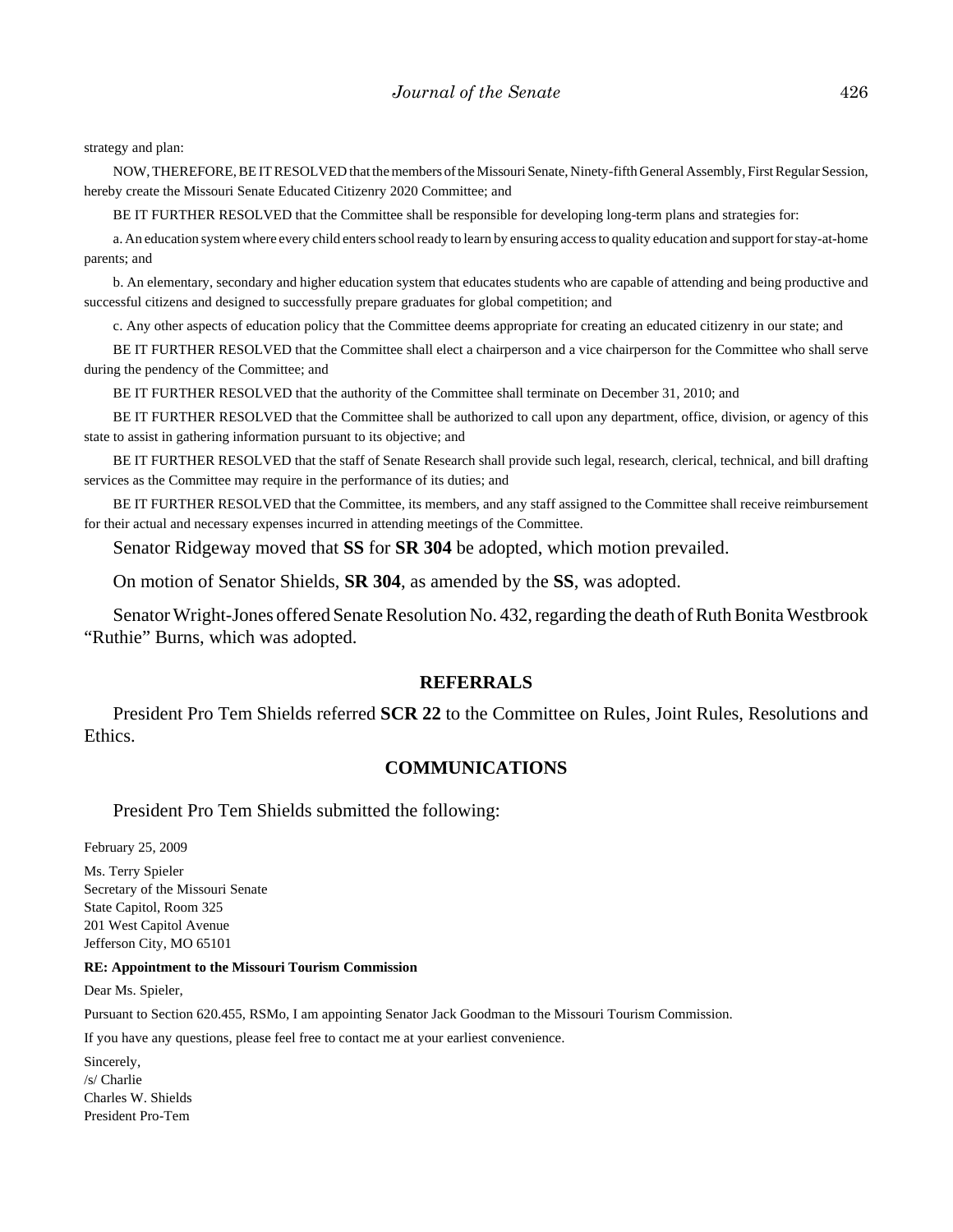Also,

February 25, 2009

Ms. Terry Spieler Secretary of the Missouri Senate State Capitol, Room 325 201 West Capitol Avenue Jefferson City, MO 65101

#### **RE: Appointments to the Missouri Senate Healthy Missourians 2020 Committee**

Dear Ms. Spieler,

Pursuant to SR303, I am appointing the following Senators to the Missouri Senate Healthy Missourians 2020 Committee:

Senator Frank Barnitz Senator Tom Dempsey Senator Jolie Justus Senator Brad Lager Senator Eric Schmitt

If you have any questions, please feel free to contact me at your earliest convenience.

Sincerely, /s/ Charlie Charles W. Shields President Pro-Tem

Also,

February 25, 2009

Ms. Terry Spieler Secretary of the Missouri Senate State Capitol, Room 325 201 West Capitol Avenue Jefferson City, MO 65101

#### **RE: Appointments to the Missouri Senate Educated Citizenry 2020 Committee**

Dear Ms. Spieler,

Pursuant to SS SR304, I am appointing the following Senators to the Missouri Senate Educated Citizenry 2020 Committee:

Senator Jane Cunningham Senator David Pearce Senator Kurt Schaefer Senator Wes Shoemyer Senator Jeff Smith Senator Robin Wright-Jones

If you have any questions, please feel free to contact me at your earliest convenience.

Sincerely, /s/ Charlie Charles W. Shields President Pro-Tem

Also,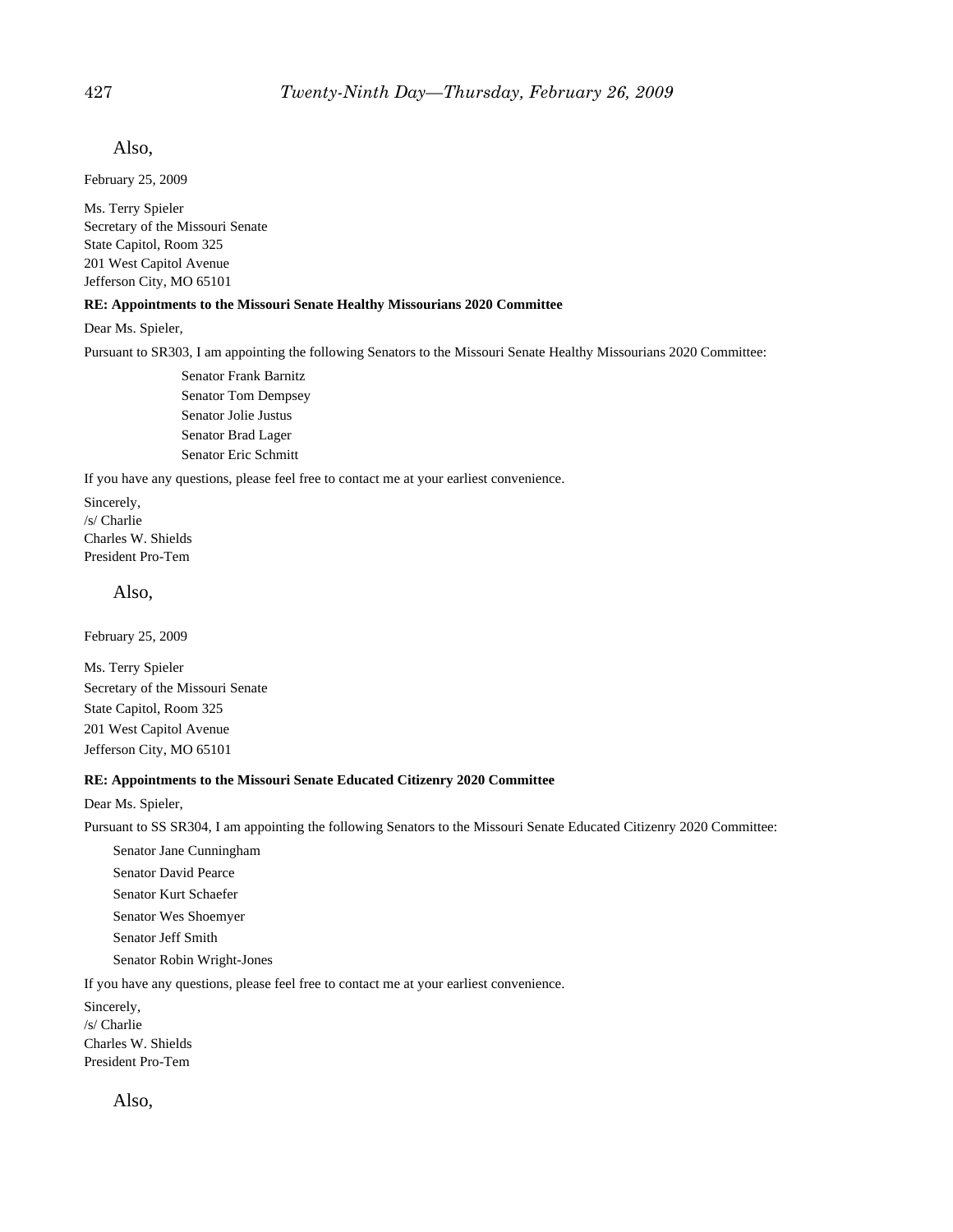February 25, 2009

Ms. Terry Spieler Secretary of the Missouri Senate State Capitol, Room 325 201 West Capitol Avenue Jefferson City, MO 65101

#### **RE: Appointments to the Missouri Senate Job Creation 2020 Committee**

Dear Ms. Spieler,

Pursuant to SR302, I am appointing the following Senators to the Missouri Senate Job Creation 2020 Committee:

Senator Tom Dempsey Senator Brad Lager Senator Jim Lembke Senator Ryan McKenna Senator Scott Rupp Senator Eric Schmitt Senator Robin Wright-Jones

If you have any questions, please feel free to contact me at your earliest convenience.

Sincerely, /s/ Charlie Charles W. Shields President Pro-Tem

#### **INTRODUCTIONS OF GUESTS**

Senator Schaefer introduced to the Senate, the Physician of the Day, Dr. John Zygiel, M.D., Columbia.

Senator Stouffer introduced to the Senate, Matthew Thompson, Boonville High School.

Senator Nodler introduced to the Senate, Jim Murray and his wife, Jane; their daughter, Jodie Burns, her husband, Paul and their children, Wyatt, Jack and Oliver; and Rita Murray, Diamond.

Senator Shoemyer introduced to the Senate, Susan Winkee, Courtney Smith and thirteen eighth grade students from Holy Rosary School, Monroe City.

Senator Engler introduced to the Senate, Pastor Jim Stewart and his wife, Melody, Ellington.

On motion of Senator Engler, the Senate adjourned until 4:00 p.m., Monday, March 2, 2009.

#### SENATE CALENDAR \_\_\_\_\_\_

#### THIRTIETH DAY–MONDAY, MARCH 2, 2009 \_\_\_\_\_\_

## FORMAL CALENDAR

# SECOND READING OF SENATE BILLS

SB 478-Shoemyer SB 479-Shoemyer SB 480-Shoemyer SB 481-Ridgeway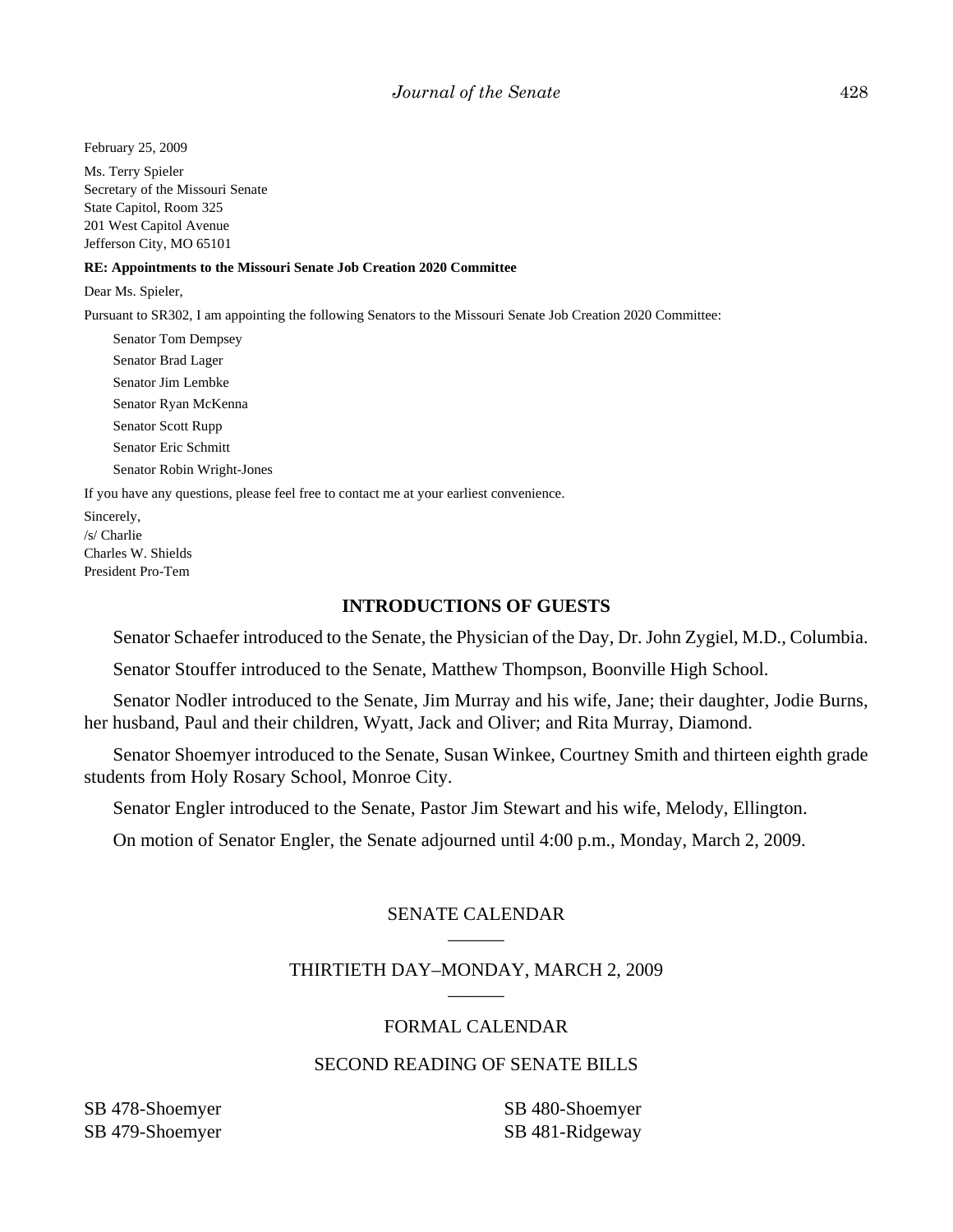SB 482-Ridgeway SB 483-Rupp SB 484-Rupp SB 485-Pearce SB 486-Green, et al SB 487-Stouffer SB 488-Vogel SB 489-Dempsey SB 490-Wilson and Nodler SB 491-Mayer SB 492-Mayer SB 493-Mayer SB 494-Griesheimer SB 495-Griesheimer SB 496-Cunningham SB 497-Cunningham SB 498-Cunningham SB 499-Cunningham SB 500-Cunningham SB 501-Cunningham SB 502-Cunningham SB 503-Cunningham SB 504-Cunningham SB 505-Cunningham SB 506-Callahan SB 507-Callahan SB 508-Bray, et al SB 509-Scott SB 510-Lager SB 511-Nodler SB 512-Dempsey SB 513-Dempsey SB 514-Dempsey SB 515-Cunningham SB 516-Cunningham SB 517-Lembke SB 518-Lembke SB 519-Shields SB 520-Wright-Jones SB 521-Wright-Jones SB 522-Stouffer SB 523-Bartle SB 524-Griesheimer SB 525-Griesheimer SB 526-Clemens

SB 527-Nodler and Bray SB 528-Nodler SB 529-Goodman SB 530-Goodman SB 531-Goodman SB 532-Bray SB 533-Rupp SB 534-Rupp SB 535-Days SB 536-Wilson SB 537-Cunningham SB 538-Champion SB 539-Schaefer SB 540-Schaefer SB 541-Pearce SB 542-Pearce SB-543-Pearce SB 544-Schmitt SB 545-Schmitt SB 546-Schmitt, et al SB 547-Schmitt SB 548-Schmitt SB 549-Schmitt SB 550-Crowell SB 551-Crowell and Schaefer SB 552-Crowell SB 553-Crowell SB 554-Crowell SB 555-Lager SB 556-Mayer SB 557-Mayer SB 558-Mayer, et al SB 559-Schaefer SB 560-Green SB 561-Green SB 562-Smith SB 563-Smith SB 564-Smith SB 565-Wright-Jones SB 566-Wright-Jones SB 567-Wright-Jones SB 568-Rupp SB 569-Lembke SB 570-Lembke SB 571-Lembke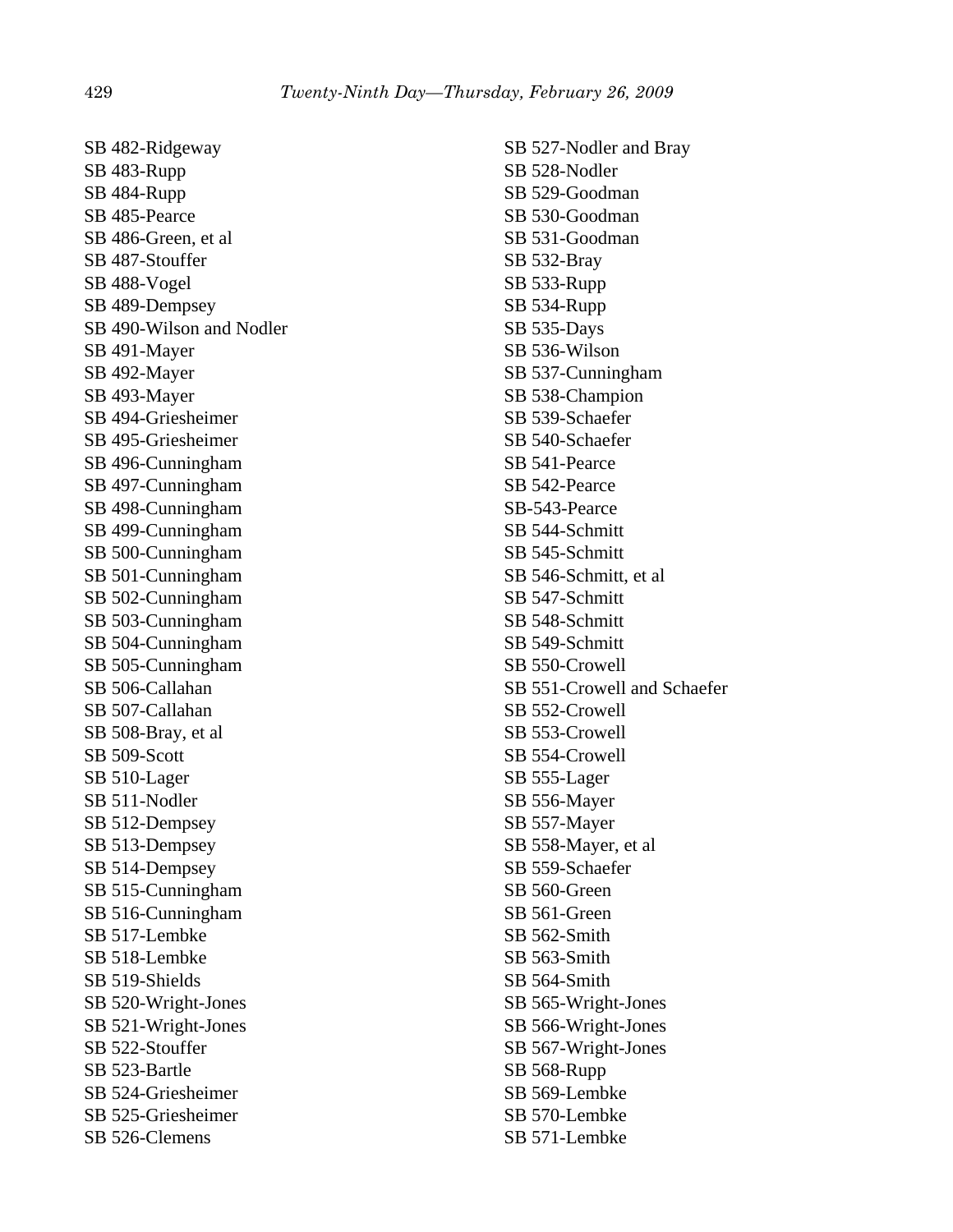SB 572-Dempsey SB 573-Crowell SB 574-Rupp SB 575-Smith SB 576-Dempsey

SJR 14-Wilson SJR 15-Cunningham SJR 16-Lager SJR 17-Lembke SJR 18-Cunningham

# HOUSE BILLS ON SECOND READING

HCS for HB 96 HB 744-Icet

HB 287-Day, et al HB 86-Sutherland

## THIRD READING OF SENATE BILLS

SB 84-Purgason

SCS for SB 104-Justus, et al (In Fiscal Oversight) SCS for SB 37-Goodman (In Fiscal Oversight)

# SENATE BILLS FOR PERFECTION

 1. SB 174-Griesheimer and Goodman, with SCS 2. SB 7-Griesheimer 3. SB 5-Griesheimer, with SCS

- 4. SB 38-Rupp
- 5. SB 44-Pearce, with SCS
- 6. SB 176-Stouffer, with SCS
- 7. SBs 237 & 137-Lembke, with SCS 8. SB 8-Champion, with SCS 9. SB 265-Mayer, et al, with SCS 10. SB 93-Green, with SCS 11. SB 57-Stouffer, with SCS
- 12. SB 231-Cunningham, with SCS
- 13. SB 202-Schaefer, with SCS

## HOUSE BILLS ON THIRD READING

HCS for HB 191, with SCS (Griesheimer) (In Fiscal Oversight)

## INFORMAL CALENDAR

## THIRD READING OF SENATE BILLS

SB 215-Shields